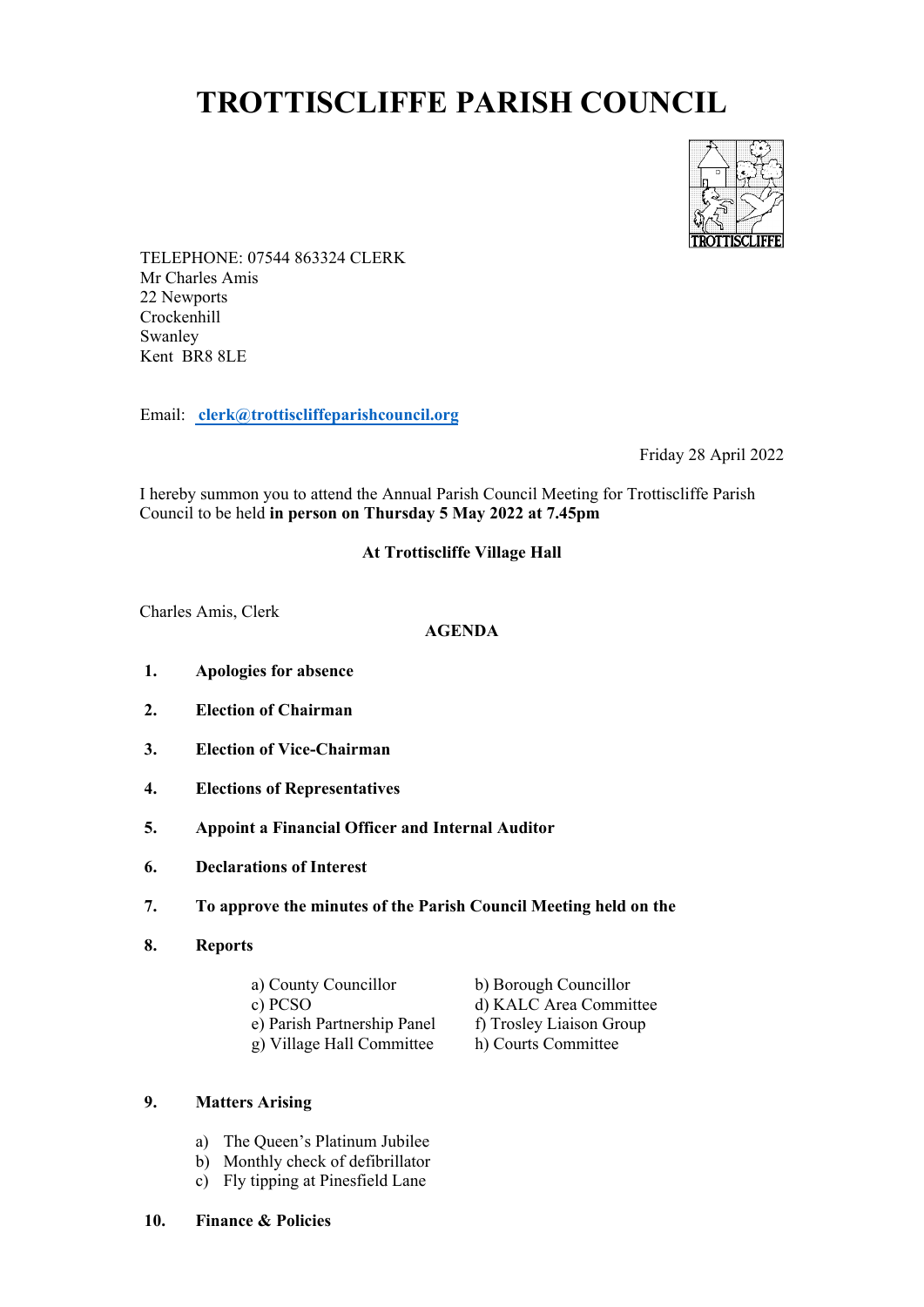- a) Payroll
- b) Annual Review of the allotment rates
- c) AGAR/Internal Audit

## **11. Members of the public**

Members of the public will be welcome to address the Parish Council with any local concerns they may have. Please note this item will be limited in time at the discretion of the Chairman.

## **12. Planning**

#### **a) Applications:**

1] TM/22/00679/LDP – Stables Lodge, Coldrum Lane, Trottiscliffe Lawful Development Certificate Proposed: Single storey rear extension and insertion of rooflights within the front roof slope

- **b) Applications received after distribution of the agenda**
- **c) Approvals**
- **d) Refusals**
- **e) Withdrawn applications**
- **f) Planning Appeals**
- g) **Other Planning Issues**

## **13. Highways, footways and footpaths**

1] Reported faults – update 2] Highways Improvement Plan

#### **14. Open Spaces, Recreation ground and allotments**

- 1] Recreation Ground and playground
- 2] Allotments
- 3] Trottiscliffe School Update
- 4] Community Farm

## **15. Correspondence**

#### **a) For Information**

- 1] Area 2 Planning Committee 25 May 2022
- 2] Parish Partnership Panel 26 May 2022
- 3] Joint Transportation Board 6 June 2022
- 4] Standards Committee 8 June 2022
- 5] KALC Area Committee Meeting tbc

# **b) On Circulation**

**c) Requiring Attention**